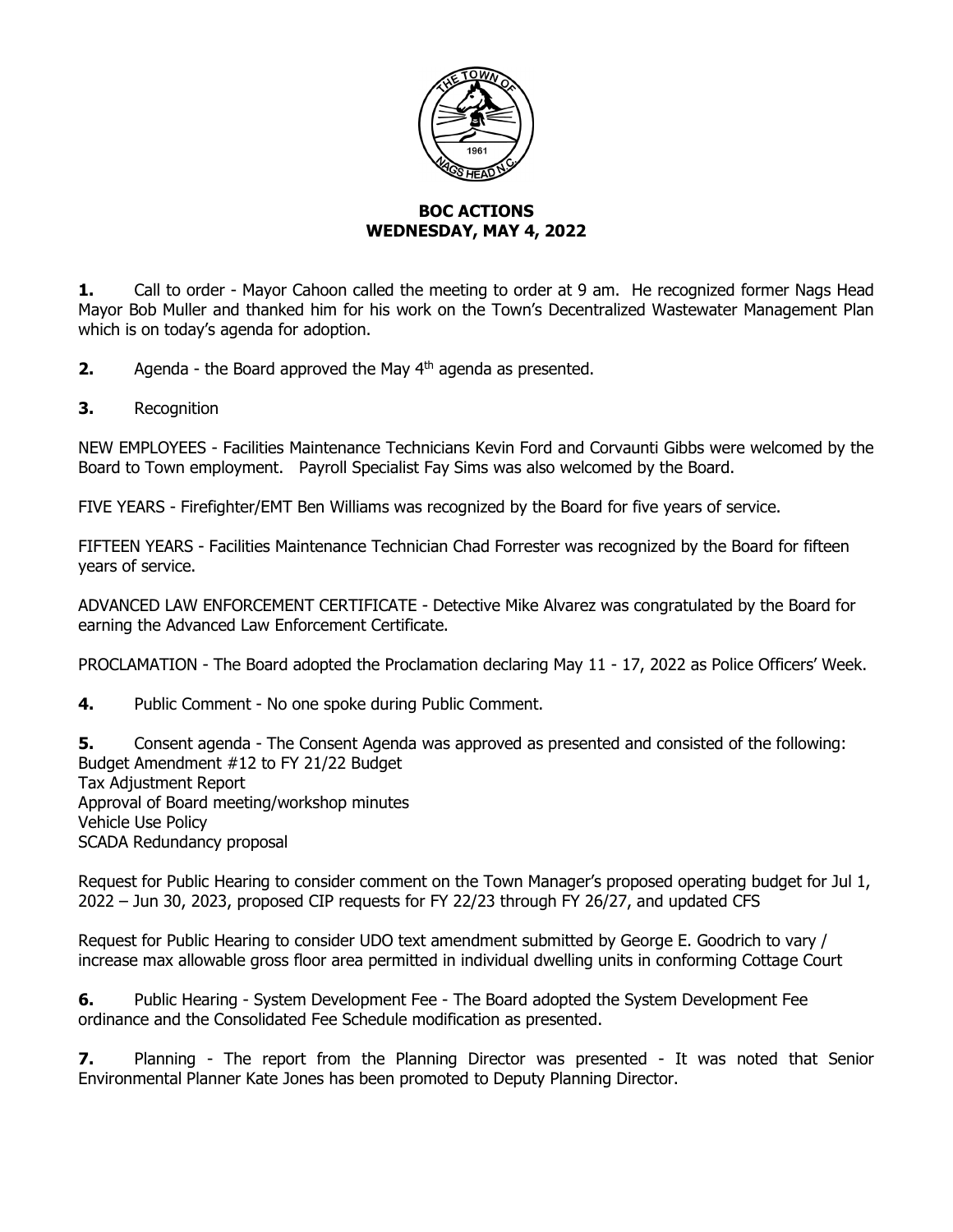**8.** Resilient Coastal Communities Program - The Board authorized staff to move forward and apply for the Phase III grant in the amount of \$45,000 to be used for the Stormwater Area #12 Project engineering and design services.

**9.** Decentralized Wastewater Management Plan - The Board unanimously adopted the Decentralized Wastewater Management Plan as presented. Staff is to return to the Board with suggestions for members of a community group that would develop a voluntary septic operations maintenance subscription service.

## **10.** Committee reports

Comr. Sanders – Estuarine Shoreline Management - Reported that data is still being collected for the Estuarine Shoreline Management Plan.

Comr. Renée Cahoon - Coastal Resources Commission - Reported that the CRC met last week here in Dare County; the Land Use Plan process was reviewed and agencies will be required to determine which policies they want to see enforceable by CAMA - CRC staff is to return with additional data after meeting with individual communities concerning other changes they would like to see.

Mayor Pro Tem Siers – Dare County Tourism Board - Reported that the DCTB tabled action on the Aycock Center museum so more information can be gathered; Mayor Cahoon asked Manager Garman to make arrangements to have Tourism Board representatives on a future agenda for an update.

Mayor Cahoon - He will be leaving this afternoon to attend the Governor's Offshore Wind Energy Task Force meeting in Wilmington tomorrow. In addition, he will be attending the NCBIWA conference which meets on Friday in Wrightsville Beach.

Comr. Renée Cahoon - Concerning wind energy she noted that the wind energy project off of Kitty Hawk has applied for a permit but has been delayed - they have not completed the Environmental Impact Statement.

Mayor Cahoon – He recently met with Coastal Studies Institute who is engaged in wave energy. Mayor Cahoon pointed out that Virginia has taken action to co-locate wave and wind energy in their permitting process which speeds it up - but North Carolina has not so there is a longer period of time to obtain a permit.

**11.** Town Board/Committee appointments - The Board appointed current Board of Adjustment Alternate, Tina Adderholdt, to a regular position on the BOA, replacing John Mascaro who recently resigned. The Board reappointed Judy Burnette to another term on the BOA. Rose Lay was reappointed to another term on the Firemen's Relief Fund Board of Trustees.

**12.** Community Care Clinic of Dare - Executive Director, Lyn Jenkins, presented a slide presentation detailing what the organization does and the need for dental assistance for the many in Dare County that do not have dental insurance. The Board passed a motion to issue a letter of support for the grant project for the Community Care Clinic of Dare with the qualification that the Town will extend the lease to five years, subject to the required Public Hearing.

13. Dominion Energy request - The Board approved the easement request from Dominion Energy to install underground utilities along Old Nags Head Woods Road [2042 along the Town right-of-way to 2300 ONHW Road].

**14.** Town Manager - Sidewalk projects - The Board approved the Budget Amendment for the Old Nags Head Cove and Nags Head Acres sidewalk projects as requested. The Board authorized the Town Manager to execute the contract as requested.